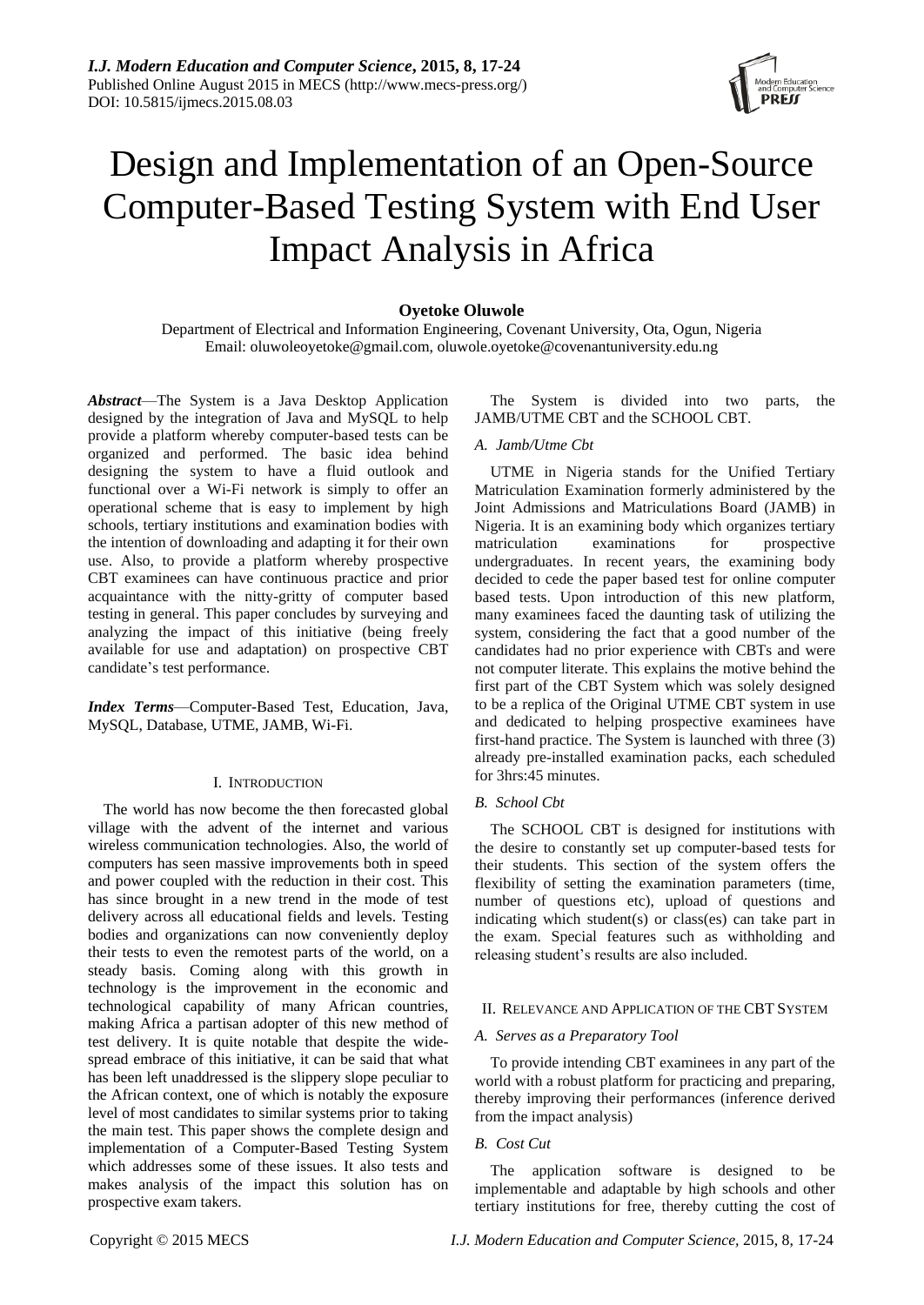implementation for such bodies which might need to put their students through a training process ahead of the main external examination.

# *C. UTME Practice*

A section of the software is designed for the Nigerian Unified Tertiary Matriculations Examination (UTME) previously known as Joint Admissions and Matriculations Board Examination (JAMB). With this, users can prepare for the UTME examination in Nigeria, at no cost.

# III. COMPUTER-BASED TEST FUNDAMENTALS

Computer-Based Test (CBT) as the name implies refers to a kind of test whose primary means of delivery is via the use of a computer. This test is mostly carried out using a software product installed on the computer or online via a web browser. Computer-based testing has emerged as one of the recent "innovative" approaches to assessments most pursued by institutions and examining bodies. It is lauded to be the answer to having a cheaper and speedier test delivery for exams with massive candidates [1].

# *A. Contextual Issues Related To Computer-Based Testing*

The implementation of CBT occurs within a context that both supports and limits its use [1]. Below are some of the contextual issues facing the Computer Based Testing platform in Africa:

# 1) *Down Side*

- *a) Technological Capacity of Schools:* This is noticeable in most African schools
- *b) Access to Testing Centres, Practice or Demo Software:* Some testing institutions only make available the demo to the upcoming exam in the initializing moments of the actual test [2].
- *c) Security of CBT:* The security measures incoporated for computer based tests deployed over the internet most at times are circumvented, thereby compromising the integrity of the test
- *d) Reliability of Test Delivery System:* Due to hardware peculiarities.
- *e) Access to a Computers:* Nigeria, Africa's most populous nation, has a personal computer penetration rate of just 4.5 percent (According to the National Bureau of Statistics) [3]. USA being the country with the highest penetration has 61.8% of households having access to a computer (March 2013) [4] and a global rating of 17% per capita, it can be concluded that a good sample of test takers per time might not have had prior access or frequent usage of a computer talk less of practicing times.

#### 2) *Good Side*

*a) Time Saving:* Test can be offered at any given time provided the required hardware is available. This leads to sustainable reduction in the time

between test administration and scoring [2].

- *b) Automation:* Automates the examination delivery, assesment and recording process, therby minimizing clerical mistakes
- *c) Eco-Friendliness:* Slashed the use of paper, thereby making it an eco friendly initiative
- *d) Impoved Statistical Analysis:* More improved analysis of students performance can be done at no extra cost and faster

# IV. METHODOLOGY

# *A. Major Design Consideration*

- 1) Consistency and simplicity to the end user
- 2) GUI attractiveness and theme appeal

# *B. Programming Process*

Impact Analysis in Africa

- 1) Specifying the problem
- 2) Analysing the problem
- 3) Designing an algorithm
- 4) Coding the algorithm into Java
- 5) Test the program

# *C. Design Approach*

With the application pulling and storing resources from and in the database via the use of the Java Database Connector (JDBC), the end user (Admin & Student) is able to perform various operations e.g. CBTs and have the required data stored in an organized manner for futuristic retrieval. The software can be used simultaneously across various computers over a Wi-Fi enabled network

To fully put in use, user will have to pre install a server (e.g. Wamp Server) on the computer which will serve the application to other computers on the Wi-Fi enabled network. Thereafter, the user will need to start the server and import the Software's Database as provided. For this software to run, the user has to always have the server running.

- $\bullet$  IDE Used Java Netbeans 8.0
- Source/Binary Format JDK 7

The block diagram below shows how the major units of the software functioning collaboratively



Fig.1. Block Diagram Illustrating Software Component Interaction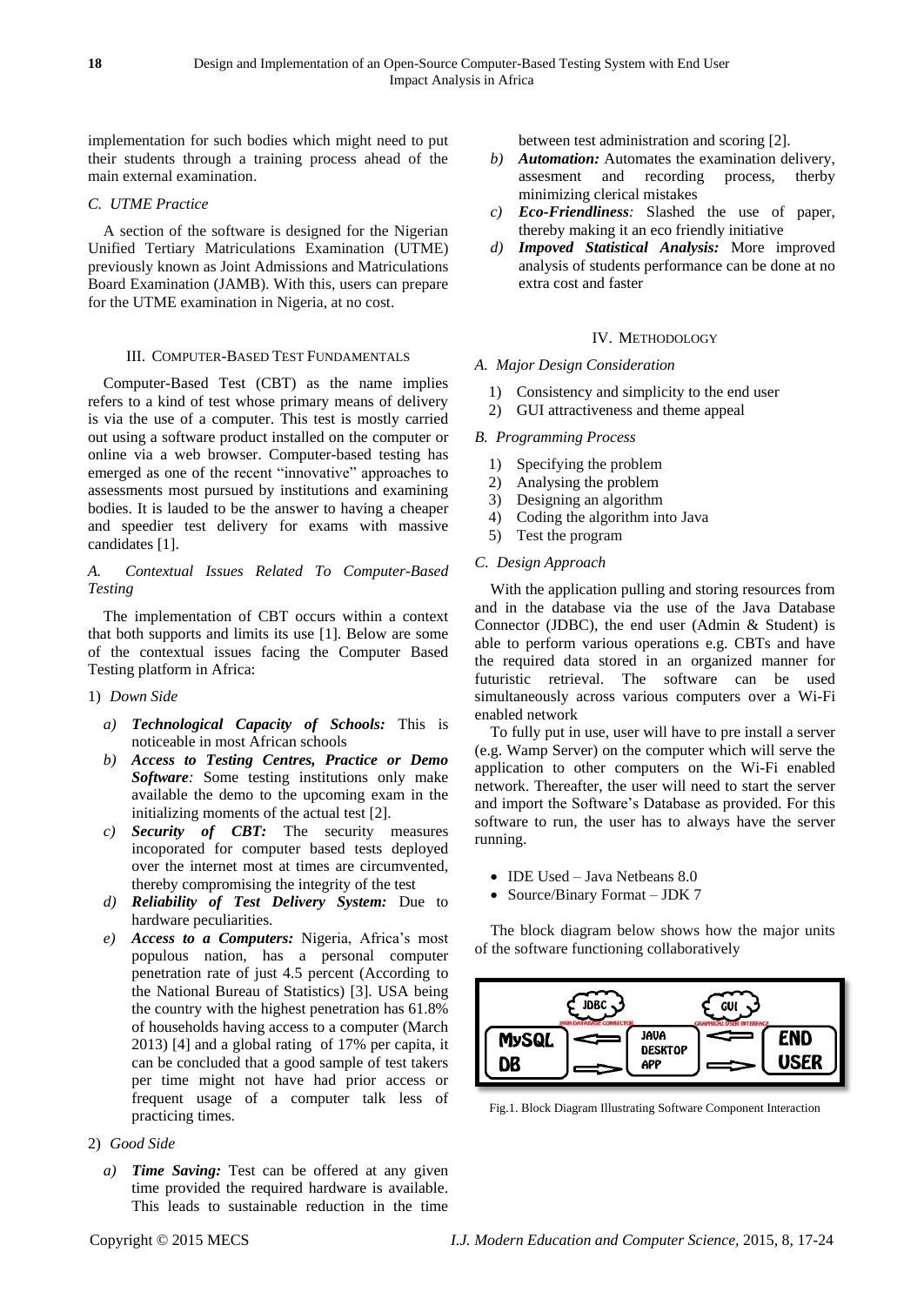

Fig.2. Use Case Diagram for the CBT System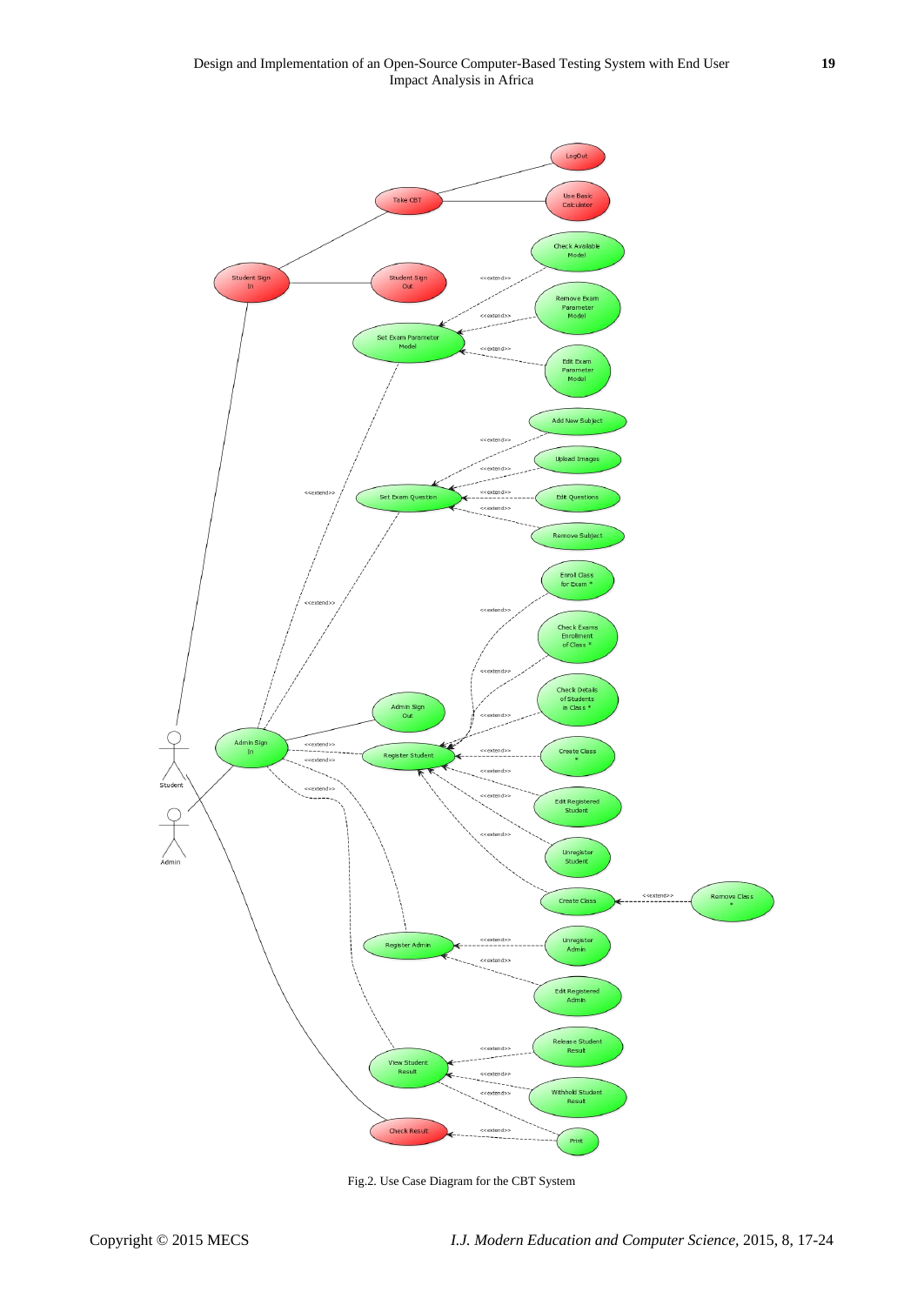# *D. Software Component Breakdown*



# *1) USER INTERFACE*

The User Interface of any software is responsible for all interactions of the software with the user. A graphical User Interface (GUI) takes advantage of the computer's graphics capabilities to make the program easier to use. A well-designed graphical user interfaces can free the user from learning complex command languages [5]. It can also be termed a visual way of interacting with a computer [6]. A good GUI is usually characterized by

- a) Ease of learning
- b) Consistency
- c) Speed of use
- d) Difficulty in committing errors
- e) Aesthetics
- f) Efficient feedback system
- g) Ability to provide adequate guidance

The User interface portion of this software was designed using the drag and drop functionality of Netbeans IDE 8.0

# *2) DATABASE*

A database is a separate application that stores a collection of data [7].

# *3) JDBC*

Java programs communicate with databases and manipulate their data using the Java Database Connectivity (JDBC) API. A JDBC driver enables Java applications to connect to a database in a particular Data Base Management System and allows you to manipulate that database using the JDBC API [8].

# *4) RDBMS*

Nowadays, we use relational database management systems (RDBMS) to store and manage huge volume of data. This is called relational database because all the data is stored into different tables and relations are established using primary keys or other keys known as foreign keys [7].

# *5) MySQL*

MySQL is a fast, easy-to-use RDBMS released under an open source license being used for many small and big businesses [8]. MySQL pronounced 'My sequel' has the following known advantages:

*a)* MySQL is released under an open-source license.

So you have nothing to pay to use it.

- *b)* MySQL uses a standard form of the well-known SQL data language.
- *c)* MySQL works on many operating systems and with many languages including PHP, PERL, C, C++, JAVA, etc.
- *d)* MySQL works very quickly and works well even with large data sets.
- *e)* MySQL supports large databases, up to 50 million rows or more in a table. The default file size limit for a table is 4GB, but you can increase this (if your operating system can handle it) to a theoretical limit of 8 million terabytes (TB).

# *E. Software Component Interaction*

Fig. 4 shows the five (5) basic actions carried out by the Java Desktop CBT Application via the use of the JDBC API in collaboration with the JDBC driver.



Fig.4. Diagram Showing the Basic Transactions Happening Between the Desktop Application and the Database

| package cbt_system;                                                                                                                            |
|------------------------------------------------------------------------------------------------------------------------------------------------|
| import java.sal.";                                                                                                                             |
| public class CBT{                                                                                                                              |
| <b>Connection TestConnect:</b>                                                                                                                 |
| <b>Statement TestStatement:</b>                                                                                                                |
| public CBT(){                                                                                                                                  |
| try {                                                                                                                                          |
| Class.forName("com.mysql.jdbc.Driver");                                                                                                        |
| <b>TestConnect =</b><br>DriverManager.getConnection("jdbc:mysql://IPADDRESS:PORT/DATABA<br>SE_NAME?autoReconnect=true","USERNAME","PASSWORD"); |
| TestStatement = TestConnect.createStatement();                                                                                                 |
| з                                                                                                                                              |
| catch (SQLException ex) {                                                                                                                      |
| System.out.println("Unable to connect"+ex);                                                                                                    |
| return:                                                                                                                                        |
| з                                                                                                                                              |
| try {//To Close the connection,                                                                                                                |
| TestConnect.close();                                                                                                                           |
| } catch (Exception ex) {                                                                                                                       |
| System.out.println("Unable to close connection to db "+ex);                                                                                    |
|                                                                                                                                                |
|                                                                                                                                                |
|                                                                                                                                                |

Fig.5. Code Excerpt Showing How to Initialize, Connect To and Disconnect From the Database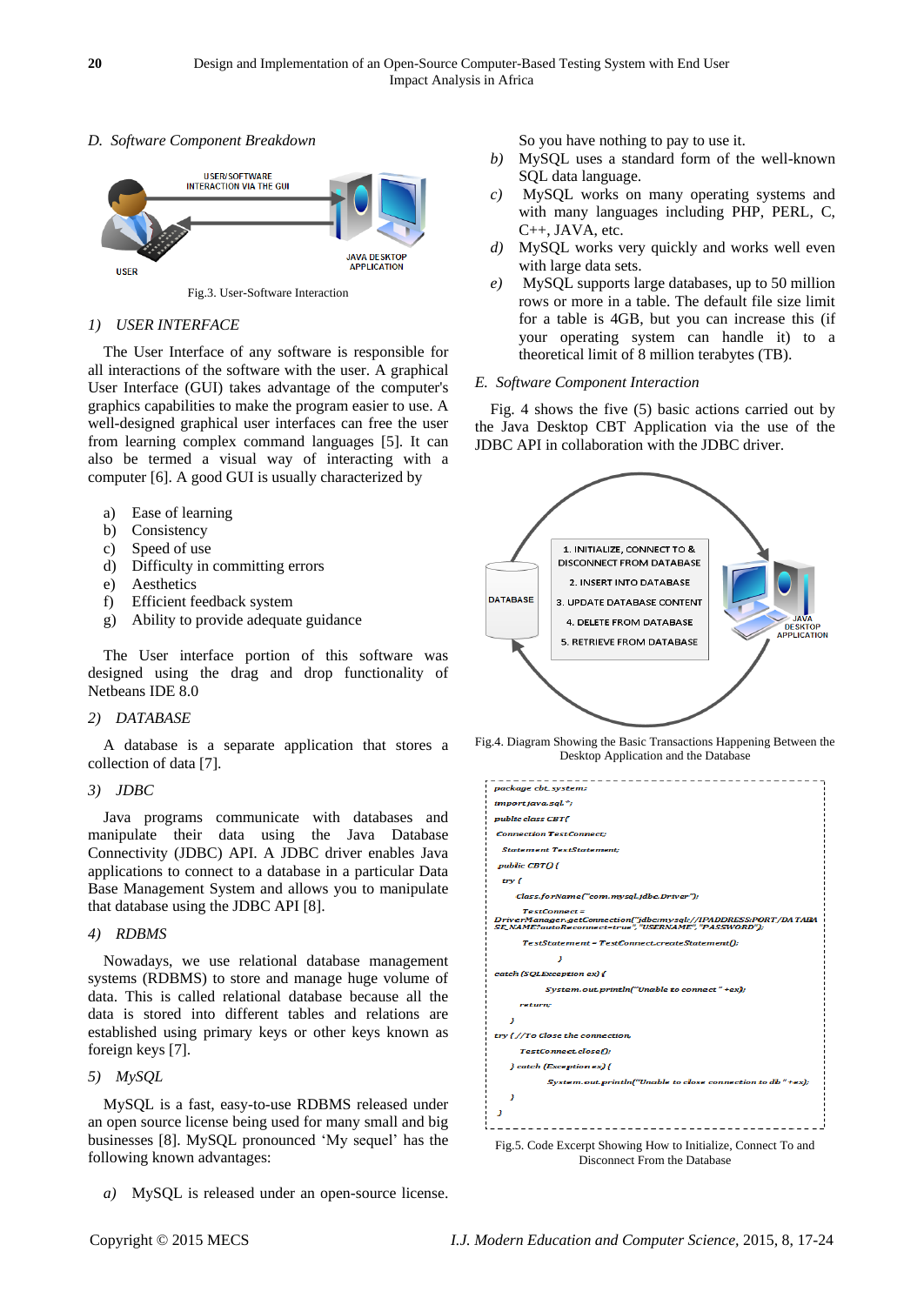| importjava.sql.*;<br>public class CBT {<br><b>Connection AdminConnect:</b><br><b>Statement AdminStatement:</b><br><b>ResultSet AdminResult:</b><br>PreparedStatementAdminPrepare;<br>public CBT(){<br>String query = "insert into DATABASE_TABLE_NAME<br>try {<br>(PARAMETER_1, PARAMETER_2, PARAMETER_N) value (?,?,?)";<br>AdminPrepare = AdminConnect.prepareStatement(query);<br>AdminPrepare.setString(1, AGRUMENT_1);<br>AdminPrepare.setString(2, ARGUMENT_2);<br>AdminPrepare.setString(3, ARGUMENT_N);<br>AdminPrepare.executeUpdate();<br>} catch (SQLException ex) {<br>System.out.println("Unable to insert" +ex);<br>return: | package cbt_system: |
|-------------------------------------------------------------------------------------------------------------------------------------------------------------------------------------------------------------------------------------------------------------------------------------------------------------------------------------------------------------------------------------------------------------------------------------------------------------------------------------------------------------------------------------------------------------------------------------------------------------------------------------------|---------------------|
|                                                                                                                                                                                                                                                                                                                                                                                                                                                                                                                                                                                                                                           |                     |
|                                                                                                                                                                                                                                                                                                                                                                                                                                                                                                                                                                                                                                           |                     |
|                                                                                                                                                                                                                                                                                                                                                                                                                                                                                                                                                                                                                                           |                     |
|                                                                                                                                                                                                                                                                                                                                                                                                                                                                                                                                                                                                                                           |                     |
|                                                                                                                                                                                                                                                                                                                                                                                                                                                                                                                                                                                                                                           |                     |
|                                                                                                                                                                                                                                                                                                                                                                                                                                                                                                                                                                                                                                           |                     |
|                                                                                                                                                                                                                                                                                                                                                                                                                                                                                                                                                                                                                                           |                     |
|                                                                                                                                                                                                                                                                                                                                                                                                                                                                                                                                                                                                                                           |                     |
|                                                                                                                                                                                                                                                                                                                                                                                                                                                                                                                                                                                                                                           |                     |
|                                                                                                                                                                                                                                                                                                                                                                                                                                                                                                                                                                                                                                           |                     |
|                                                                                                                                                                                                                                                                                                                                                                                                                                                                                                                                                                                                                                           |                     |
|                                                                                                                                                                                                                                                                                                                                                                                                                                                                                                                                                                                                                                           |                     |
|                                                                                                                                                                                                                                                                                                                                                                                                                                                                                                                                                                                                                                           |                     |
|                                                                                                                                                                                                                                                                                                                                                                                                                                                                                                                                                                                                                                           |                     |
|                                                                                                                                                                                                                                                                                                                                                                                                                                                                                                                                                                                                                                           |                     |
|                                                                                                                                                                                                                                                                                                                                                                                                                                                                                                                                                                                                                                           |                     |
|                                                                                                                                                                                                                                                                                                                                                                                                                                                                                                                                                                                                                                           | ---------------     |







| package cbt_system;                                                                   |
|---------------------------------------------------------------------------------------|
| importjava.sql.*;                                                                     |
| public class CBT {                                                                    |
| <b>Connection AdminConnect:</b>                                                       |
| <b>Statement AdminStatement:</b>                                                      |
| <b>ResultSet AdminResult:</b>                                                         |
| PreparedStatement AdminPrepare;                                                       |
| public CBT() {                                                                        |
| try {                                                                                 |
| String query = "delete from DATABASE_TABLE_NAME where<br>COLUMN NAME=""+VARIABLE+"""; |
| AdminStatement = AdminConnect.createStatement();                                      |
| AdminStatement.executeUpdate(query);                                                  |
| <i>catch(Exception ex){</i>                                                           |
| System.out.println("Unable to remove" +ex);                                           |
| return;                                                                               |
|                                                                                       |
|                                                                                       |





The software development methodology used is the itiritative and incremental development methodology. Iterative and Incremental development is any combination of both iterative design and incremental build model for software development [9]. During software development, more than one iteration of the software development cycle may be in progress at the same time and this process may be described as an 'evolutionary acquisition' or 'incremental build' approach [10]. Below are the excerpts of the required codes needed in Java to carry out the actions shown in the diagram above.

#### V. IMPLEMENTATION

The CBT System is built to be able to perform over fifty (50) different operations ranging from taking tests, administering test, checking results and many other functionalities (download manual for more details). Fig. 10 shows the software's home screen, from which the user can decide to use either the JAMB/UTME CBT or SCHOOL CBT System depending on which suites his/her needs.

Examinees have the flexibility of choosing from the available examination questions. The software is kitted by default with 3 complete practice questions for previous years of the Nigerian UTME examination. For the SCHOOL CBT system, candidates will be asked to input password as instructed by Admin

The software is designed to write vital examination variable into a file on the user's computer in real time. Vital parameters such as examination remaining time, candidates already chosen answers, questions already attempted before logging out. This helps to know if the candidate:

- Was having an ongoing examination,
- Has already completed the exam, or
- Is about to attempt an examination freshly.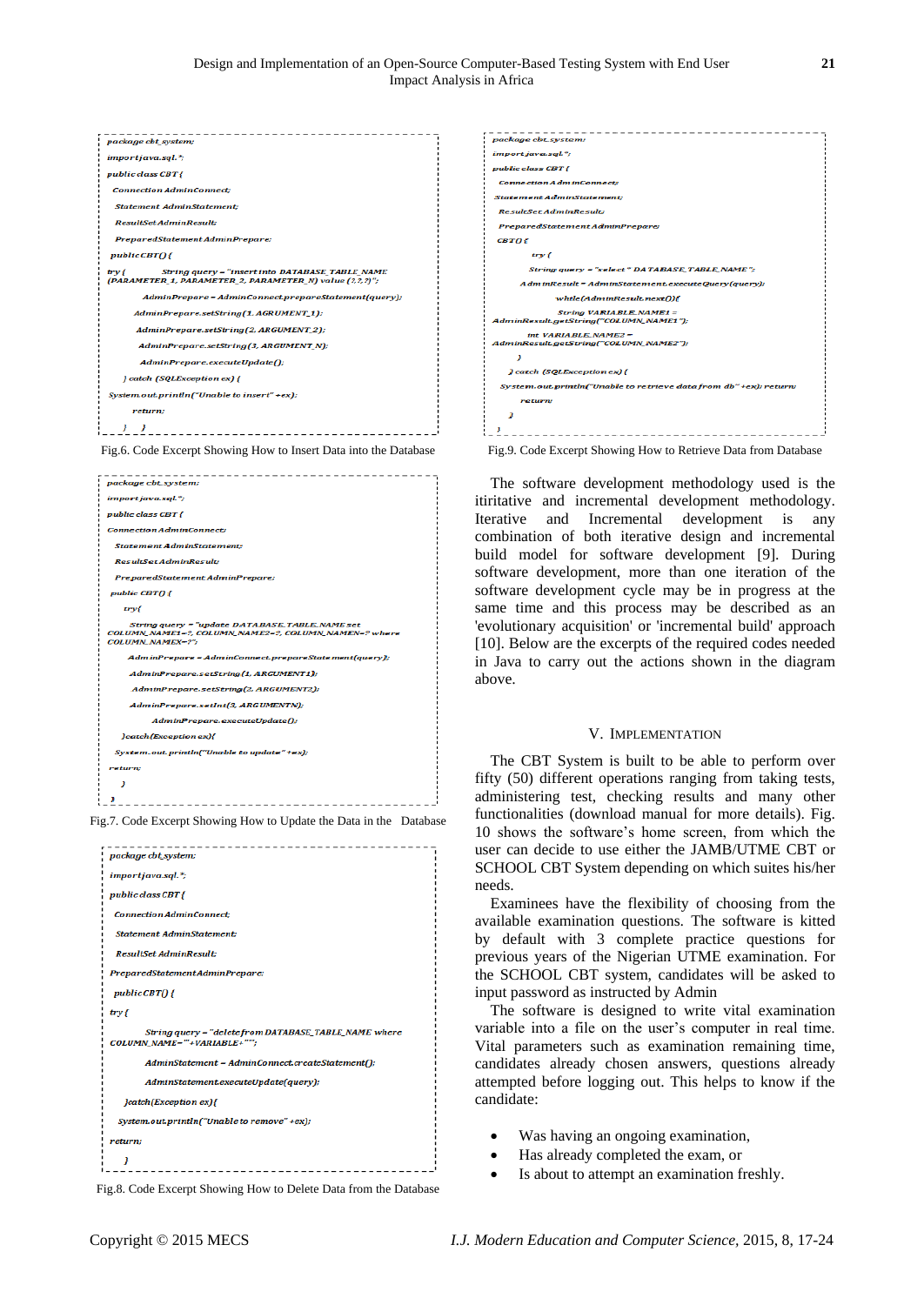If the candidate has completed the exam before, he/she will need the admin to enter a retake exam key on his/her behalf. If the candidate is in the process of completing the examination (ongoing exam), he/she will be given the opportunity to continue such.

As can be seen from Figure 12, The Systems GUI is designed with high consideration for ease of use. It is flexible enough to allow examinee attempt different subjects simultaneously e.g. Examinee can switch from mathematics question 3 to physics Question 45. Also, as can be seen from Figure 13, questions with Diagram also have their diagrams displayed during the examination, and for mathematically related subjects, the CBT system is kitted with a basic calculator to assist examinee in performing basic arithmetic calculations. Examinee can log-out at any point in time and return back to continue later using the 'LOG-OUT' button. Exam will auto submit once time is up.



Fig.10. Diagram Showing the CBT Home Screen



Fig.11. Diagram Showing the JAMB CBT Admin Panel and Its Components

| prime serie                 |                                                                                                  |                                                    |                                                                                                                                                                                                                                                                                                                                                                                                                                                                                                                                                                                                                        |                                   |
|-----------------------------|--------------------------------------------------------------------------------------------------|----------------------------------------------------|------------------------------------------------------------------------------------------------------------------------------------------------------------------------------------------------------------------------------------------------------------------------------------------------------------------------------------------------------------------------------------------------------------------------------------------------------------------------------------------------------------------------------------------------------------------------------------------------------------------------|-----------------------------------|
| <b>Weknese, Emma Unsero</b> | 106 007                                                                                          |                                                    |                                                                                                                                                                                                                                                                                                                                                                                                                                                                                                                                                                                                                        |                                   |
| <b>English Languay</b>      | <b>Mathematics</b><br><b>Phone is</b>                                                            | Chamberry                                          | 3 Hours, 34 Hinston 45 Seconds                                                                                                                                                                                                                                                                                                                                                                                                                                                                                                                                                                                         |                                   |
| COMPREHENSION               | Read each passage carefully and answer the questions that follow it.                             |                                                    |                                                                                                                                                                                                                                                                                                                                                                                                                                                                                                                                                                                                                        |                                   |
|                             |                                                                                                  |                                                    | A. All over the world till lately, and in most of the world still today, mankind has been following the course of nature, that is to say, it has been breeding up to the maximum. To let nature take her extra                                                                                                                                                                                                                                                                                                                                                                                                         |                                   |
|                             |                                                                                                  |                                                    | vanant course in the reproduction of the human race may have made sense in an age in which we were also letting her take her course in decimating mankind by the causalities of war, pestilence, and<br>famine. Being human, we have at last reveited against that senseless waste. We have started to impose on nature's heartless play a humane new order of our own. But, when once man has begun to int<br>eefece with nature, he cannot afford to stop half way. We cannot, with impunity, cut down the death rate and at the same time allow the hirth-rate to go on taking nature's course. We must consciously |                                   |
| 1. The author observes that | try to establish an equilibrium or, so oner or later, famine will stalk abroad again.            |                                                    |                                                                                                                                                                                                                                                                                                                                                                                                                                                                                                                                                                                                                        |                                   |
| <b>OPTIONS</b>              |                                                                                                  |                                                    | DIAGRAM                                                                                                                                                                                                                                                                                                                                                                                                                                                                                                                                                                                                                |                                   |
|                             |                                                                                                  |                                                    |                                                                                                                                                                                                                                                                                                                                                                                                                                                                                                                                                                                                                        |                                   |
| ۰                           | war, postsionen and fanssa were eanse<br>d by the entravagance of nature                         |                                                    |                                                                                                                                                                                                                                                                                                                                                                                                                                                                                                                                                                                                                        |                                   |
| ۰<br>$\left($               | nature was hearthess and sensations<br>ę                                                         |                                                    |                                                                                                                                                                                                                                                                                                                                                                                                                                                                                                                                                                                                                        |                                   |
| $c \odot$                   | there was a time when seventralized bi-<br>oth reads somes                                       |                                                    |                                                                                                                                                                                                                                                                                                                                                                                                                                                                                                                                                                                                                        |                                   |
| $\sim$                      | It was wise at a time when maximal di-<br>d not tatective with normal reproducts<br>$\mathbf{m}$ |                                                    |                                                                                                                                                                                                                                                                                                                                                                                                                                                                                                                                                                                                                        |                                   |
| ×.<br><b>CO</b>             | nature was heartless in its reproductiv<br>e process.<br>6                                       |                                                    |                                                                                                                                                                                                                                                                                                                                                                                                                                                                                                                                                                                                                        |                                   |
| <b>REVIEW</b>               | <b>PREVIOUS</b><br><b>SUBRET</b><br><b>NEXT</b>                                                  |                                                    | 60<br><b>Go-To-Opention</b>                                                                                                                                                                                                                                                                                                                                                                                                                                                                                                                                                                                            | <b>CALCULATOR</b>                 |
|                             |                                                                                                  | Restow                                             |                                                                                                                                                                                                                                                                                                                                                                                                                                                                                                                                                                                                                        |                                   |
|                             | $\alpha$<br>s.<br>v.<br>$\mathbf{Q}$<br>×                                                        | 12<br>9b<br>$\ddot{\mathbf{H}}$<br>$\Omega$<br>\$4 | 56<br>57<br>18<br>19<br>20<br>21<br>95                                                                                                                                                                                                                                                                                                                                                                                                                                                                                                                                                                                 | 22<br>22<br>24<br>$25-1$          |
| 20                          | $^{22}$<br>29<br>$^{20}$<br>21<br>22<br>34                                                       | 26<br>37<br>34<br>35                               | $\overline{10}$<br>40<br>41<br>42<br>43<br>44<br>45<br>46                                                                                                                                                                                                                                                                                                                                                                                                                                                                                                                                                              | 47<br>40<br>49<br>50 <sub>1</sub> |
| 61<br>62<br>63              | 60<br>64<br>66<br>63<br>68<br>fot:                                                               | 60<br>61<br>42<br>63                               | 64<br>44<br>44<br>47<br>68<br><b>AR</b><br>m<br>T <sub>0</sub>                                                                                                                                                                                                                                                                                                                                                                                                                                                                                                                                                         | 73<br>74<br>256                   |
| 77<br>70<br>24              | 79<br>$^{60}$<br>$0.4$<br>60<br>0.3 <sub>l</sub><br>0.4                                          | <b>DR</b><br>16<br>t2<br>$\bullet$                 | 21<br>0.01<br>90 <sub>1</sub><br>02<br>93<br>0.4<br>95<br>O/L                                                                                                                                                                                                                                                                                                                                                                                                                                                                                                                                                          | OT<br>$^{00}$<br>$^{50}$<br>600   |

Fig.12. Diagram Showing an Ongoing JAMB Examination



Fig.13. Diagram Showing an Ongoing School CBT

#### VI. IMPACT ANALYSIS

In order to understand the impact this software will have on the educational landscape in general, I decided to carry out a survey. This survey naturally is to provide an opportunity to discuss key topics with our target population [11]. Considering the fact that questionnaires should produce valid and reliable demographic variable measures and should yield valid and reliable individual disparities that self-report scales generate [12], the survey was targeted at understanding:

- 1. The level of value contributed to society by making this software freely available for use which will in turn increase practice time. This will be achieved by measuring improvements in candidates previous test engagement ascribable to their prior exposure to a relevant practice system
- 2. How readily available practice CBT software were, so as to know how much impact this software will have due to its free for use characteristic.
- 3. The impact of computer literacy on candidate performance in computer based tests

|                             | 111.                                                                                                              |                      |                                                                                                                                                                         | <b>B</b> soon.            |
|-----------------------------|-------------------------------------------------------------------------------------------------------------------|----------------------|-------------------------------------------------------------------------------------------------------------------------------------------------------------------------|---------------------------|
| *1. Gender                  |                                                                                                                   |                      |                                                                                                                                                                         |                           |
| Male <sub>1</sub>           |                                                                                                                   |                      |                                                                                                                                                                         |                           |
| $\bigcirc$ Female           |                                                                                                                   |                      |                                                                                                                                                                         |                           |
| *2.Age                      |                                                                                                                   |                      |                                                                                                                                                                         |                           |
| Below 18                    | $\bigcirc$ 18 - 25                                                                                                | $26 - 30$            | $\bigcirc$ 31 - 40                                                                                                                                                      | Above 40                  |
|                             | *3. Do you have (at least,) fairly regular access to a computer?                                                  |                      |                                                                                                                                                                         |                           |
| O Yes                       |                                                                                                                   |                      |                                                                                                                                                                         |                           |
| $\bigcirc$ No               |                                                                                                                   |                      |                                                                                                                                                                         |                           |
|                             | *4. Have you ever taken a Computer Based Test before?                                                             |                      |                                                                                                                                                                         |                           |
| $\bigcirc$ Yes              |                                                                                                                   |                      |                                                                                                                                                                         |                           |
| $\bigcirc$ No               |                                                                                                                   |                      |                                                                                                                                                                         |                           |
|                             |                                                                                                                   |                      |                                                                                                                                                                         |                           |
|                             | *5. On a scale of 1 (not at all high) to 5 (extremely high), please rate how high your computer literacy rate is? |                      |                                                                                                                                                                         |                           |
| Not at all high             | Somewhat high                                                                                                     | Can't say            | high                                                                                                                                                                    | Very high                 |
| $\circ$                     | Ω                                                                                                                 | Ω                    | Ω                                                                                                                                                                       | Ω                         |
|                             |                                                                                                                   |                      |                                                                                                                                                                         |                           |
|                             |                                                                                                                   |                      |                                                                                                                                                                         |                           |
|                             |                                                                                                                   |                      | *6. On a scale of 1 (not at all available) to 5 (very frequently available), how readily available were free practice software which helped in your preparation for the |                           |
| Not at all available        |                                                                                                                   |                      |                                                                                                                                                                         |                           |
| O                           | Barely available<br>O                                                                                             | Can't say<br>$\circ$ | Frequently available<br>C                                                                                                                                               | Very Frequently available |
|                             |                                                                                                                   |                      |                                                                                                                                                                         |                           |
|                             |                                                                                                                   |                      | *7. On a scale of 1 (very unhelpful) to 5 (very helpful), how helpful were the practice CBT software for you when you eventually took the test?                         |                           |
| Very Unhelpful              | unhelpful                                                                                                         | Indifferent          | Helpful                                                                                                                                                                 | Very Helpful              |
| $\circ$                     | O                                                                                                                 | $\circ$              | $\circ$                                                                                                                                                                 |                           |
|                             |                                                                                                                   |                      | *8. On a scale of 1 (not at all effective) to 5 (very effective), how much effect did your computer literacy level have on your performace in the CBT(s) ?              |                           |
| Not at all Effective        | <b>Barely Effective</b>                                                                                           | Indifferent          | Effective                                                                                                                                                               | <b>Very Effective</b>     |
|                             |                                                                                                                   | O                    | Ω                                                                                                                                                                       |                           |
| CBT(s) you participated in? |                                                                                                                   | <b>FINISH</b>        |                                                                                                                                                                         |                           |

Fig.14. Questionnaire Document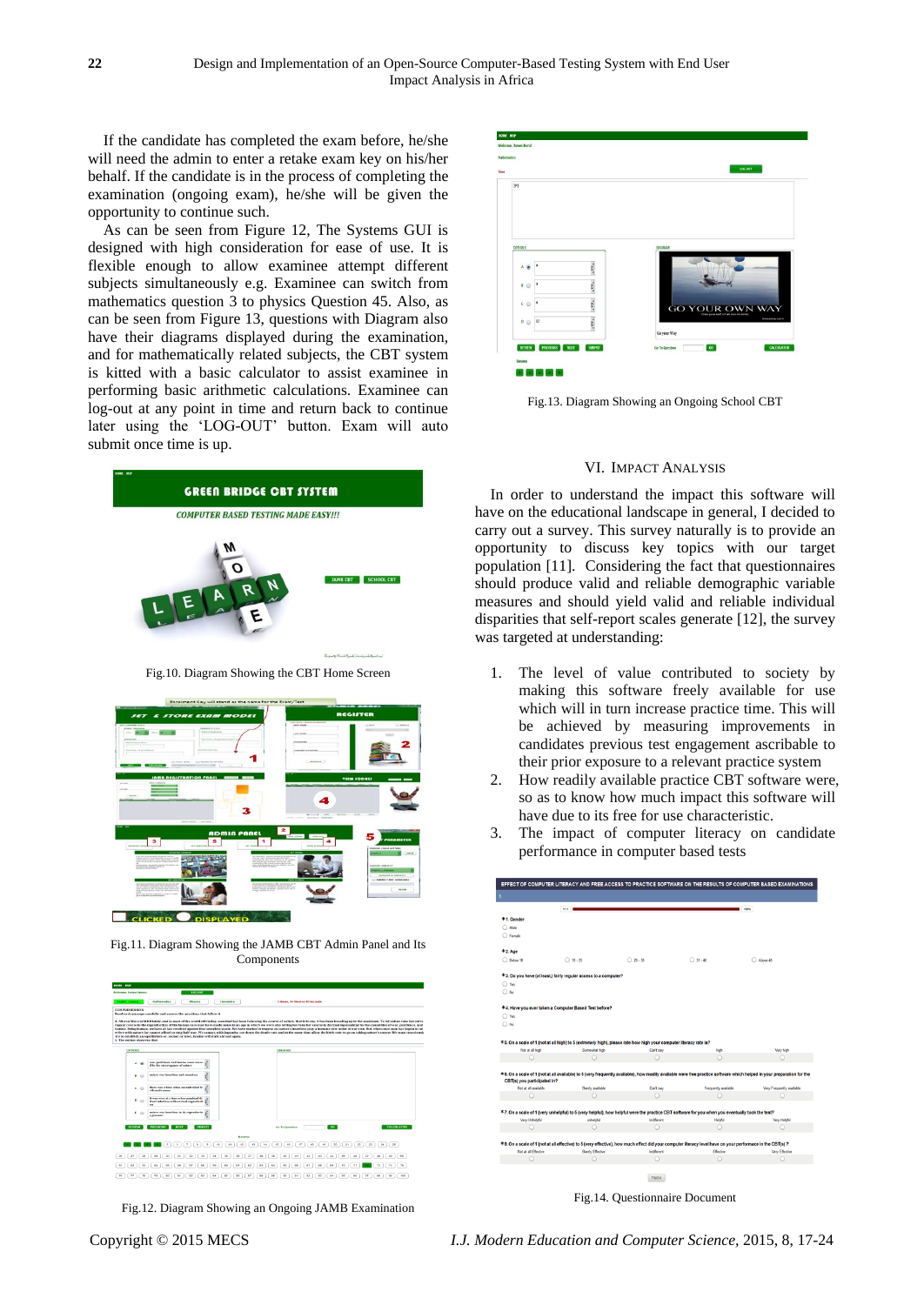To achieve this, it was put into consideration the fact that questions in questionnaires need to be concise, brief, specific and grammatically simple while only asking respondents about one issue at a time [13].

The survey was titled '*Effect Of Computer Literacy And Free Access To Practice Software On The Results Of Computer Based Examinations*'. Fig. 14 below shows the questionnaire's outlook.

#### *A. Demographics*

The survey had 100 respondents (a mix of both male and female), with 90% haven engaged in CBT(s) in the past. 98% had fairly regular access to a computer. The details of the survey's targeted understanding, the questions associated to each of them and results obtained are as follows.

# 1) *The level of availability of free practice software in previous CBT engagements*

**Question:** On a scale of 1 (not at all available) to 5 (very frequently available), how readily available were free practice software which helped in your preparation for the CBT(s) you participated in.

#### **Result:**



Fig.15. Chart, Showing the Degree of Availability of Free Practice CBT **Systems** 

2) *The level of improvement their prior experience and exposure to a practice software brought about.*

**Question:** On a scale of 1(very unhelpful) to (very helpful), how helpful were the practice CBT software for you when you eventually took the test?

#### **Result:**



Fig.16. Chart, Showing the Degree of Effectiveness of the Available Free CBT Practice Software

3) *The level of effect computer literacy level has on candidates performance in CBTs*

#### **Result:**



Fig.17. Chart, Showing the Effect of Computer Literacy on Test Performance

#### **Analysis:**

The result of the survey indicates that:

- 1. Free Practice CBT Software are readily available.
- 2. The Practice CBT Software were found very effective and helpful.
- 3. Increased Computer Literacy level had positive effects on examinee's performances in tests.

Overall, it can be deduced and concluded that the critical impact that will be made by this software will be in its improvement of examinees test performance due to its availability for continual practice before tests. It also is evident that institutions (majorly high schools) who can provide this technology at next to no cost to its students will record increased CBT scores (as can be deduced from survey that access to practice systems improves performances).

#### VII. OPEN ACCESS INFORMATION

To get access to this software, user manual, online use, and download for adaptation purposes, visit https://cbt.oluwoleoyetoke.com. This will offer intending users the opportunity to lay hands on quality products, as it agreed that open source software get closest to what users want because those users can have a hand in making it so. One recent research has shown that in fact, the technical superiority is typically the primary reason enterprises choose open source software [14].

#### VIII. CONCLUSION

Over the past four decades, there has been incremental growth in computer-based testing (CBT) as a viable alternative to paper-and-pencil testing. However, the transition to CBT is neither easy nor inexpensive [15]. This paper provides a breakdown of the design and implementation process of a Computer Based Testing System followed by a breakdown analysis of the impact of this system on intending users. It can be concluded that